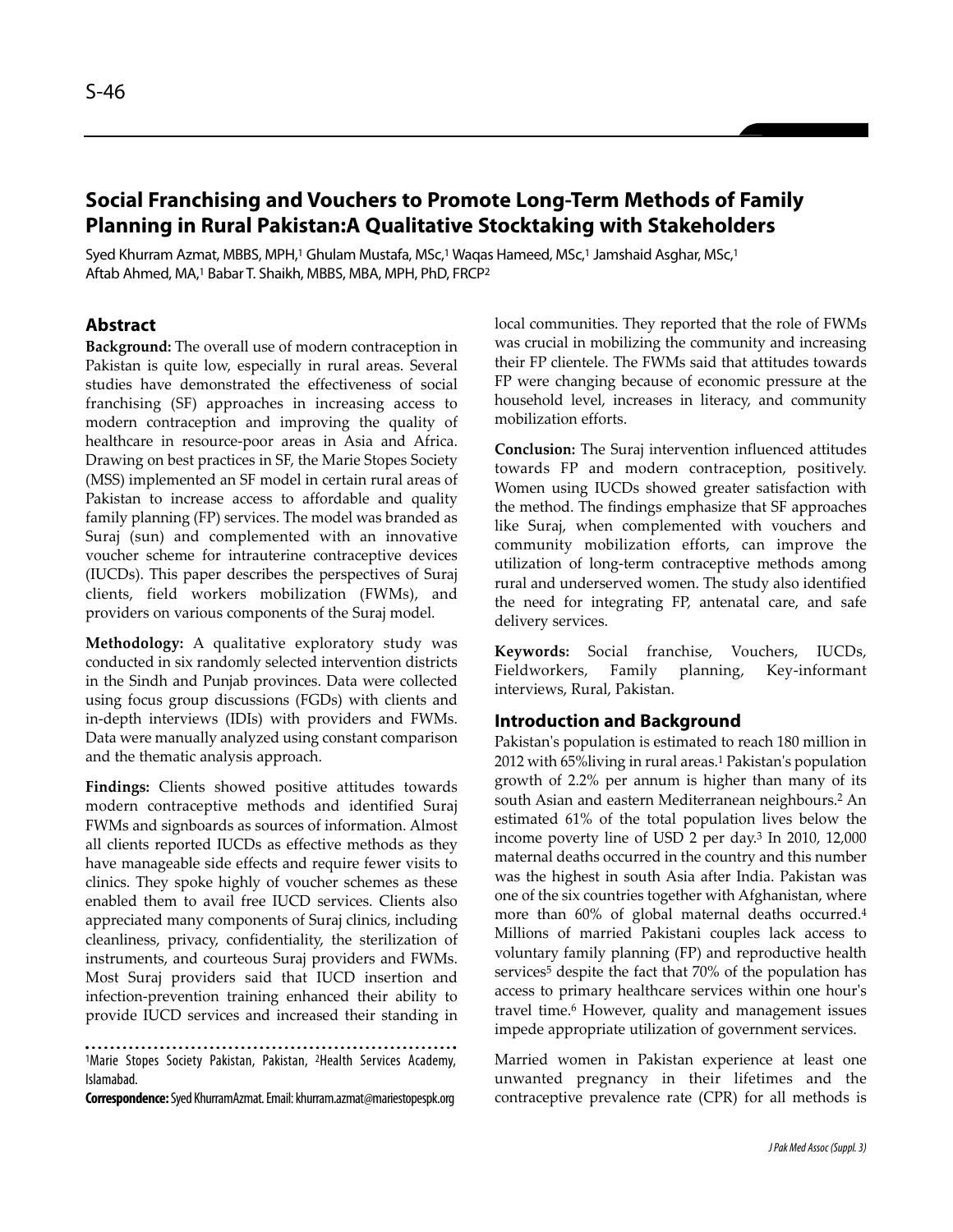low at 27%. It is 19% for modern methods which falls to 17% in rural areas.1,7 The unmet need for FP in Pakistan is 25% among currently married woman and is the highest among the poor with no education, in rural areas.<sup>7</sup> The use of long-term methods including intrauterine contraceptive devices (IUCDs) is negligible at around two percent for married women.<sup>7</sup>

The share of private expenditure on health was estimated at 85% in 2010.<sup>8</sup> There is a concentration of qualified doctors and trained nursing/paramedic staff in large cities, but untrained and unskilled indigenous workers provide the bulk of such services in smaller towns. Female practitioners such as village dais(traditional birth attendants), midwives, and nurse practitioners are the providers of choice for women with reproductive health needs.<sup>9</sup> Although there is an urgent need for more trained-health personnel in underserved areas, programme efforts geared towards improving access to reproductive health services cannot exclude existing networks of providers that possess deep roots in communities.<sup>10</sup>

Family planning does not require any complex technology, which makes it the most cost-effective and practical strategy to reduce maternal deaths, especially in rural areas with poor health infrastructure.<sup>11</sup> It is estimated that 30% of maternal deaths can be avoided if women who wished for contraception, had access to it.<sup>12</sup> Family planning also has the potential to reduce poverty and hunger and avert a significant number of child deaths.<sup>13</sup> Moreover, it is recognized that private providers are more readily accessible and available than the public sector providers. However, most of them do not provide FP, or provide only a limited range of methods, the quality of which is generally low.<sup>14</sup> The World Health Organization (WHO) has repeatedly emphasized partnerships with private practitioners to fill service delivery gaps.<sup>15</sup> Furthermore, the franchising of sexual and reproductive health services has recorded successes in FP programmes in Asia and Africa and provides a possible solution to meeting the public's growing demand for healthcare.<sup>16</sup> In addition, social franchising (SF) models have made contributions to increased CPR and reduced costs per couple-year of protection (CYP).<sup>17</sup> Recent research from Pakistan has also demonstrated that franchised private clinics have increased access to higher quality services compared to non-franchised clinics, due to their emphasis on rigorous training and monitoring.<sup>18</sup>

Following the success of SF approaches in meeting demands for contraception and healthcare in resource-

poor developing countries, the Marie Stopes Society (MSS) implemented an SF model called Suraj (sun) with an innovative voucher scheme for IUCD services, in Pakistan. The initiative was a partnership between MSS and mid-level private providers to enhance access to quality FP services in the rural areas of 18 districts of the Sindh and Punjab provinces of Pakistan — 12 in Southern and Northern Punjab, and six in Sindh. Overall, MSS developed a network of 100 local private providers and 100 fieldworker's mobilization (FWMs) in the project districts between 2008 and 2009. The number of providers in each district ranged from four to seven, and each provider had an average catchment population of 20,000. The providers were trained and accredited to provide condoms, emergency contraceptive pills, injections, and oral contraceptives, and to insert and remove IUCDs. Fieldworkers were trained to mobilize the community through door-to-door visits, provide counselling and referrals, and provide free vouchers for IUCDs to underserved women. The vouchers were redeemable for free IUCD insertion, a follow-up visit, and removal services, and were given to women who qualified on a set of poverty-ranking eligibility criteria. Of the all IUCDs provided by the Suraj providers, 75% of the clients were referred by the FWMs and amongst those, 30% were delivered through the free vouchers distributed by the FWMs.<sup>19</sup>

This paper presents the perspectives of Suraj clients, providers, and fieldworkers on important components of the Suraj model. These include improving access to, and quality of FP services among underserved women in Pakistan through the use of the IUCD voucher scheme, and the challenges faced enroute in establishing this model.

#### **Methods**

A descriptive qualitative study of exploratory design was conducted during 2010 to comprehensively document Suraj providers', clients', and FWMs' perspectives regarding the success and effectiveness of the SF model, Suraj in delivering quality FP services to underserved populations. The study specifically focused on motivation, perceptions, and attitudes towards IUCD vouchers, supervision and monitoring, services offered, voucher benefits and challenges, accreditation and training, referral systems, and other healthcare needs. The study also provided participants an opportunity to share their ideas and suggestions for programme improvement and sustainability.

The study utilized focus group discussions (FGDs) and in-depth interviews (IDIs) to collect data. Overall, 51 IDIs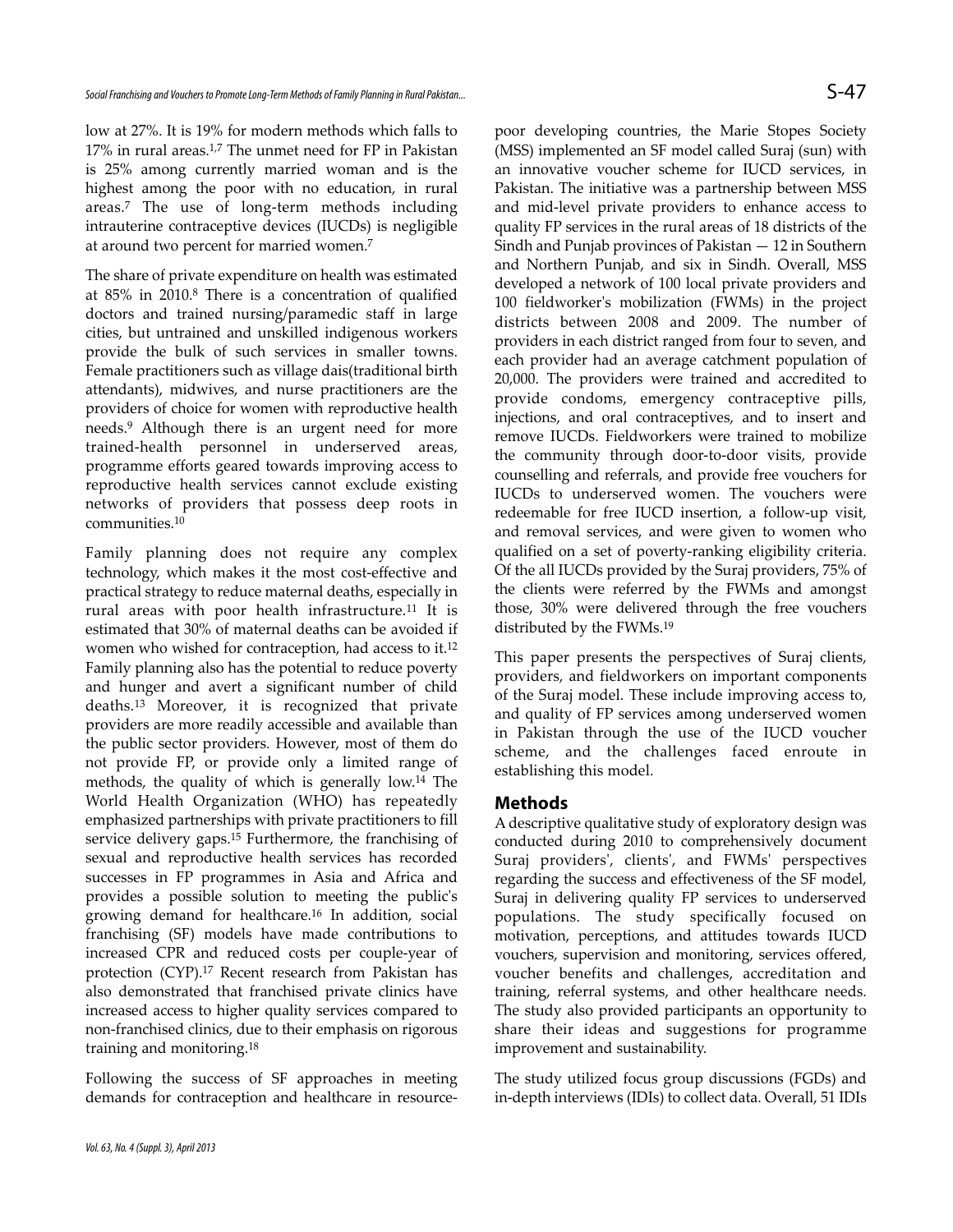Table-1: Project districts in Sindh and Punjab, Pakistan.

Punjab Toba Tek Singh, Jhang, Lodhran, Okara, Vehari, Bahawalnagar, Kasur, Sheikhupura, Gujarat, Hafizabad, Sialkot, Khushab Sindh Jamshoro, Badin, Thatta, Hala/Matiari, Umerkot, Tando Muhammad Khan

Table-2: Distribution of sample by district, Punjab and Sindh, Pakistan.

| <b>District</b> | No. of IDIs<br>with providers | No. of IDIs<br>with FWMs | No. of FGDs<br>with FWMs | No. of IDIs with voucher-<br>and-referral clients | No. of FGDs with voucher-<br>and-referral clients |
|-----------------|-------------------------------|--------------------------|--------------------------|---------------------------------------------------|---------------------------------------------------|
|                 |                               |                          |                          |                                                   |                                                   |
| Punjab          |                               |                          |                          |                                                   |                                                   |
| Jhang           |                               |                          |                          |                                                   |                                                   |
| Hafizabad       |                               |                          |                          |                                                   |                                                   |
| Gujarat         |                               |                          |                          |                                                   |                                                   |
| Vehari          |                               |                          |                          |                                                   |                                                   |
| Sindh           |                               |                          |                          |                                                   |                                                   |
| Badin           |                               |                          |                          |                                                   |                                                   |
| Matiari         |                               |                          |                          |                                                   |                                                   |
| Total           |                               |                          |                          | 36                                                | 12                                                |

and 14 FGDs were conducted with female Suraj providers, FWMs, and Suraj voucher-and-referral clients. These FGDs and IDIs were conducted by an independent research consultant trained in qualitative and social research techniques, using predetermined guidelines.

Fifty-one IDIs were conducted with Suraj providers, FWMs, and Suraj voucher-and-referral clients to obtain their perspectives on the effectiveness of the Suraj model. The IDIs comprised open-ended and semi-structured questions and took 1-1.5 hours to implement. The IDIs with Suraj providers and FWMs were aimed at determining the perceived value of external support such as vouchers, accreditation, training, communication and marketing, the role of FWMs, and ongoing monitoring. In addition, the study documented community attitudes and barriers towards FP and modern contraception, and their perceptions on different components of the model.

Similarly, 14 FGDs were conducted with FWMs and Suraj voucher-and-referral clients. The FGD guide comprised open-ended questions and each lasted one to two hours. The FGDs endeavoured to comprehensively document respondents' perceptions, motivations, and attitudes towards FP and their perspectives concerning different components of Suraj services so as to improve the quality and efficient delivery of Suraj FP services, and to make the Suraj model more client-centred. Moreover, the study captured Suraj clients' perceptions on the quality of care and actual and perceived barriers towards FP and modern contraception.

#### **Study area**

The study was carried out in six randomly selected

intervention districts out of the 18 project districts of Sindh and Punjab.

#### **Sampling**

The study was conducted with purposively-selected Suraj providers, FWMs, and voucher-and-referral clients, which included married women of reproductive age (MWRA) aged 15-49 years, who had received services from a Suraj provider.

#### **Data collection**

Focus-group discussion and IDI guides were developed and pre-tested to accommodate professional and cultural validation. Both guides were designed and developed by the research team. The interview guide was constructed based on literature review, and expert opinions were utilized to facilitate interviews.

The interviews were conducted in participants' native language and the data were collected by qualified researchers who were fluent in local languages and had experience in data collection. They were provided additional training on FP and reproductive health concepts, and qualitative methods of data collection.

#### **Data analysis**

The data were analysed using principles of grounded theory and constant comparison analysis as described by Strauss and Corbin.<sup>20</sup> The strength of grounded theory lies in its ability to pick up on themes emerging from the data and not being restricted by researcher bias. Audio data captured from interviews was transcribed verbatim and the transcripts were used for data analysis which were translated by a researcher fluent both in Urdu and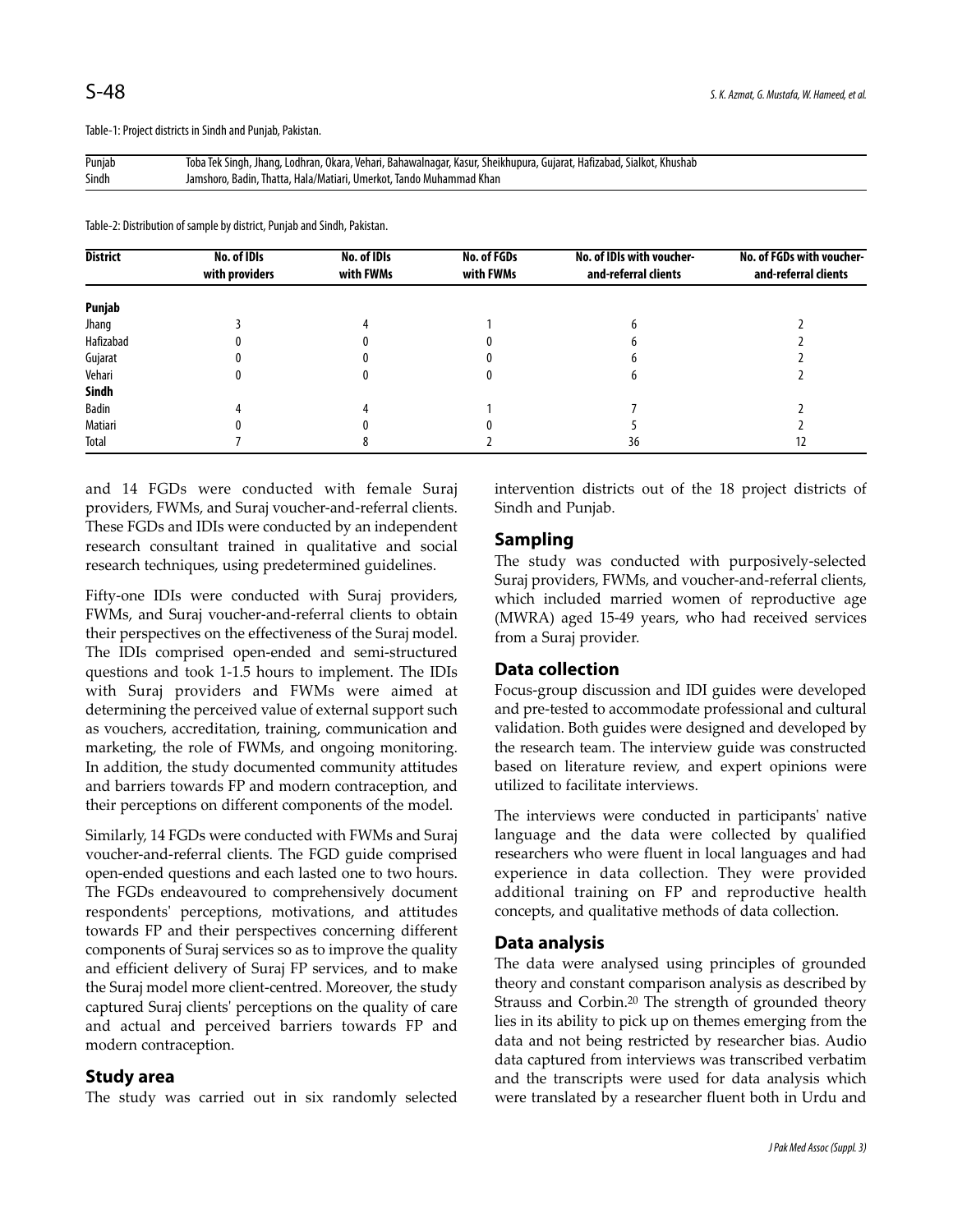English. The thematic analysis approach was used. Researchers went through several transcripts in the initial phase to organise the data utilising the manual analysis technique. This generated nodes that consisted of themes emerging from the data. Nodes were formed based on a general consensus among researchers. These nodes were later categorised and triangulated to form a framework for the subsequent coding of other transcripts, using thematic analysis. These codes were refined and combined across transcripts to develop more general codes for further analysis. Subsequently, these categories were organised and merged into broader themes which corresponded with study objectives.

#### **Ethical considerations**

Study participants were informed about the purpose of the study and their right to refuse to answer questions/withdraw from the study, was assured. They were also assured of the confidentiality of their responses. The FGDs and IDIs were recorded with the participants' consent, and informed written and verbal consent were secured prior to the interviews. In addition, anonymity was assured to all respondents.

#### **Findings**

### **FMWs' perspective: Barriers to FP**

The majority of FWMs said that people in their communities lacked awareness of FP and harboured negative attitudes towards it. Most of them believed that the religious interpretations and negative attitudes of husbands and mothers-in-law, were the main obstacles to FP. Mostly, people were opposed to FP on religious grounds, according to FWMs. One FWM from Sindh remarked, "People in my community say that FP is wrong and Allah will be angry with us as it is a big sin." However, the majority of FWMs were of the opinion that attitudes towards FP were gradually changing.

### **FMWs' perspective: Perceptions regarding voucher schemes**

The majority of FWMs considered voucher schemes the best aspect of the Suraj model and said clients felt the same. They said voucher schemes helped them during community mobilization efforts. An FWM from Sindh stated: "The best thing about Suraj is its voucher system which has helped us mobilize women in the communities to adopt long-term methods of FP." Similarly, an FWM from Punjab stated: "The Suraj model's best aspect is the voucher because people are very poor here. It is because of vouchers that they can get free services." In addition, most FWMs from Sindh and Punjab believed that the catchment area for voucher disbursement should be increased and additional mother-

# **FMWs' perspective: Tackling myths and rumours**

According to FWMs, IUCDs were the most preferred method for women in their respective Suraj areas. They said women preferred them because they were provided through vouchers, were a long-term method, and did not cost anything. On the whole, the majority of FWMs said they had not had problems promoting IUCDs except in select instances where a rumour surfaced that IUCDs move around in the body, eventually causing death. They said community mobilization — door-to-door visits, voucher scheme, quality of services — had helped change people's behaviours and overcome myths and rumours. A participant from Punjab stated: "It would be difficult to enhance FP services without mobilizing the community and we might not be able to run the programme efficiently without the voucher scheme. The voucher plays an important part in this service provision model." The FWMs from Sindh appeared more confident, believing that phasing out the voucher programme would not affect their ability to promote FP services. One stated: "We can promote the services without the voucher, but it depends on counselling skills. Our counselling has to be very strong."

Overall, the FWMs were of the opinion that the Suraj initiative had increased awareness and use of FP services, provided choices to women in need of contraception, and should continue. An FWM from Punjab said "There is a positive change in attitudes in the community towards FP; it was initially difficult to convince people, but FP acceptance has grown." Another FWM from Sindh stated: "There has been a change in attitudes and perceptions about FP and it is due to our consistent visits and our ability to establish a rapport with the local community."

# **Private providers' perspective: Perceptions regarding FP**

More than 80 percent of the Suraj providers were certified lady health visitors (LHVs) owning a personal clinic run on a 24/7 basis. Generally, all providers emphasized the importance of FP for birth spacing, maternal health, and reducing poverty. They described it as: "planning to keep a proper space between children and to improve maternal and child health and reduce poverty."

### **Private providers' perspective: Barriers towards FP services**

Many providers perceived that the people in their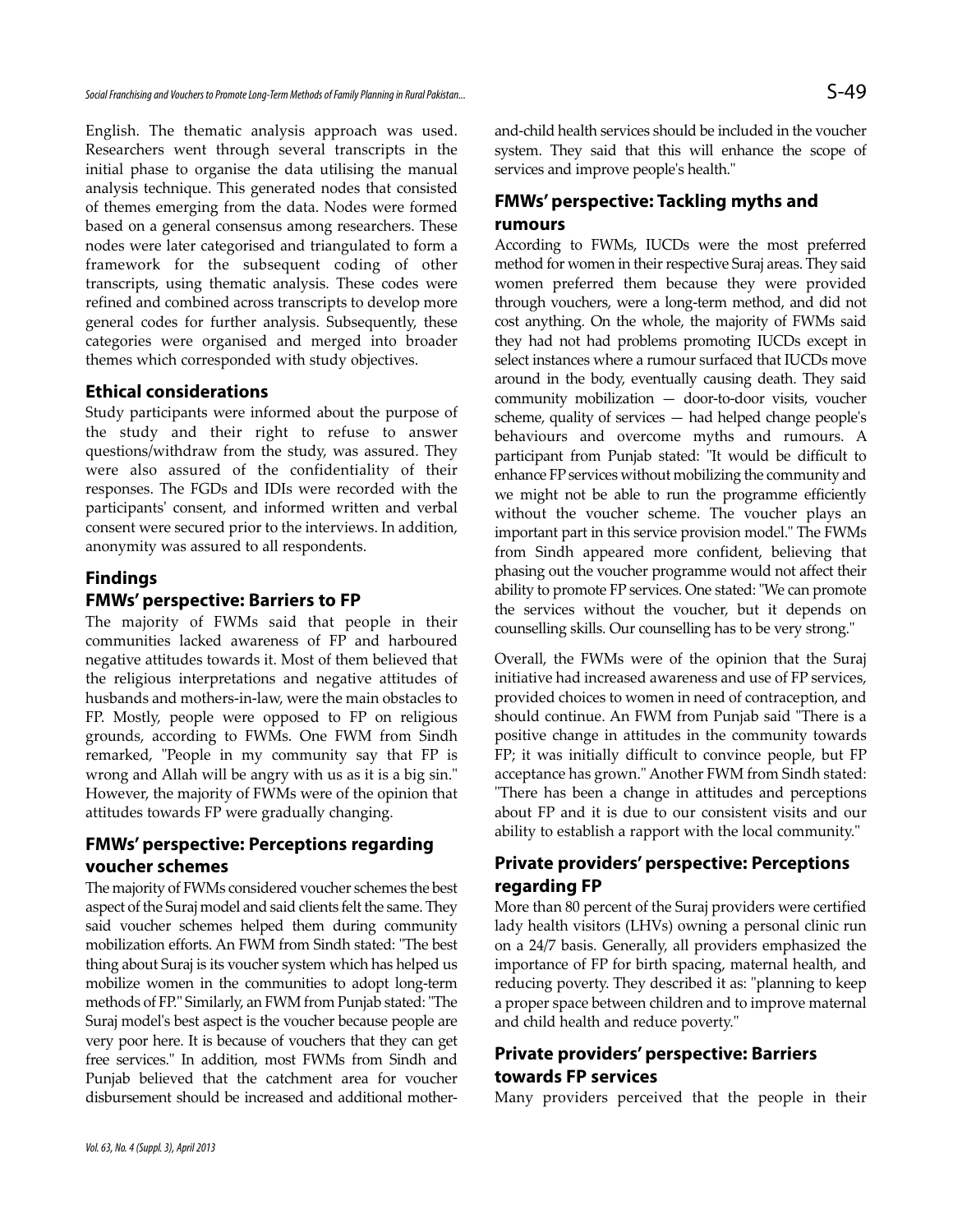community lacked FP awareness, had an unreceptive attitude towards it, and considered it 'interference in God's work.' They said many people in their communities wanted to use FP services but were reluctant to do so in the face of social and religious barriers. A provider from Punjab said: "The elders, mostly women, oppose FP. Some also think it is a sin against God's will and that it is God who decides where and when children should be born. There are some women who want these services but are unable to use them because of opposition from husbands and mothers-in-law."

Some providers also said that women facing such opposition often sought FP services in secrecy. A provider in Punjab stated: "There are some women who have difficulty dealing with husbands and mothers-inlaw. They come to us without informing their families. Mostly, they get injections from us. Pills are too risky and can be discovered at home. Similarly, multi-load can be felt by the husband. These women know their injection dates and may be a few days late, sometimes, but they make it." Regarding women's perceptions on IUCDs, providers said most women consider them effective protection for five years against pregnancy except a few who believe that it caused serious complications. A provider from Sindh said: "Some clients are scared because they have heard rumours that once inserted, IUCDs cannot be removed without surgery."

# **Private providers' perspective: The voucher scheme**

Almost every single provider in Sindh and Punjab reported that the voucher scheme was beneficial for both community and providers. They said it helped FWMs increase their FP clientele during their community mobilization activities and helped establish a rapport with clients. A Suraj provider in Sindh said: "Vouchers are good for the fieldworker who brings clients to our clinic. If there was no free service, then the clients would not come to us in such huge numbers." However, some providers disagreed. One from Punjab said: "People come to us because of our reputation, not because of the free vouchers."

### **Private providers' perspective: Role of FWMs**

Providers in both Sindh and Punjab were of the opinion that their client base had increased after their partnership with MSS. The role of FWMs was also considered important for this. A health provider in Sindh said: "We are receiving more FP clients-sometimes 15 to 20 a weekafter the partnership with Suraj and fieldworkers' doorto-door visits." A provider from Punjab said: "After we became part of the Suraj network, people previously unaware of our work are now well-informed about our FP services. We are now taking our services to their doorsteps through fieldworkers."

Generally, health providers had a very positive opinion of the role of FWMs in the Suraj model. A provider in Punjab said: "Fieldworkers will still be required because there are some women who require constant reminders and follow-ups."

# **Private providers' perspective: Suraj model of care — next steps**

The SF providers said that training on IUCD insertion, prevention of infections, and equipment sterilization had greatly benefited them and helped provide FP services in a better way. A health provider in Punjab narrated: "The training has definitely helped us in providing quality FP services. It has also improved our reputation in the community." Similarly, a health provider in Sindh said: "The training has benefited us a lot and increased our confidence. Previously, we lacked confidence and did not know the importance of infection prevention." Some health providers said that such trainings should be more regular with more practice sessions, and suggested that communication skills be included in the training. Providers in both Sindh and Punjab appreciated the project's regular monitoring system and wanted it to continue to ensure the efficacy of the programme.

Providers in both Sindh and Punjab were of the opinion that FWMs and the voucher scheme were the most important and effective components of the Suraj model. An SF provider in Sindh said: "I think the voucher scheme is the most important aspect of the Suraj model as it allows poor people to avail long-term FP methods, free of charge. We are able to cater to the needs of this deprived section of society because of the voucher system." Many providers also emphasized that the FWMs were not adequately paid and suggested their salaries be increased to keep their motivation and morale high. As a health provider in Sindh said: "We can make this system better by raising their salaries to those of fieldworkers at other NGOs."

The majority of providers in Sindh and Punjab suggested that the Suraj model integrate maternal and child health services with FP services. A health provider in Punjab said: "In my opinion, the Suraj model should also have antenatal care and delivery services to cater to the health needs of larger segments of the population."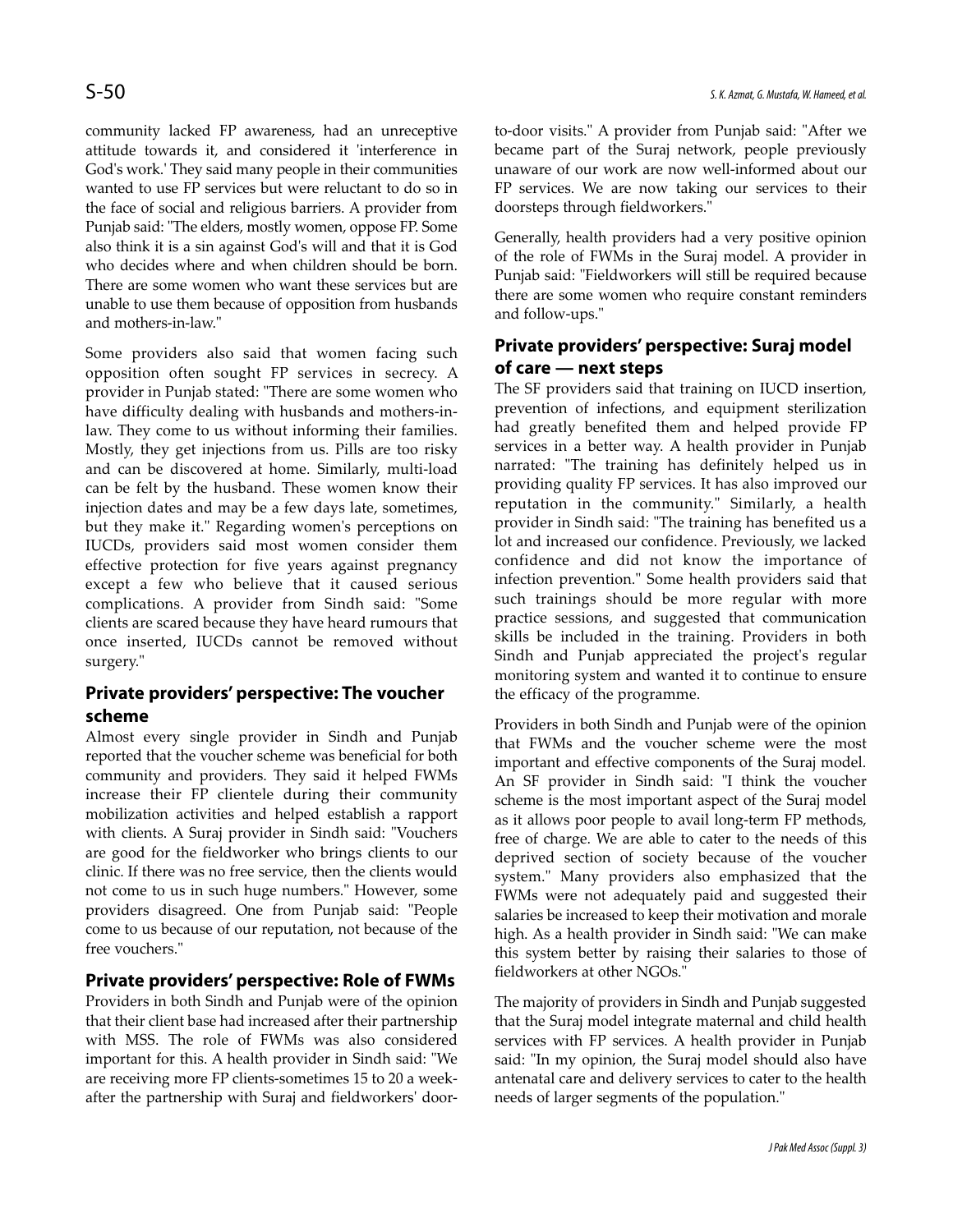### **Clients' perspective: Awareness and sources of information for FP**

Overall, clients knew about the Suraj clinics' FP services and methods and considered FP essential for birth spacing and for the health of mother and child. Notably, almost all clients identified Suraj FWMs as the most common source of information, followed by the electronic media and senior community women. A participant from Sindh said, "We have learnt everything about FP methods from the fieldworkers, including condoms, injections, and IUCDs." In addition, most clients stated that the fieldworkers in their respective areas were highly cooperative, responsive, and courteous. It was also evident from the fact that participants always referred to fieldworkers by the title of baji (older sister). A participant from Gujarat said: "Baji really cares for me regarding my FP needs. She provided me all the information about its benefits and usage."

Many clients also reported Suraj signboards as a source of information. They pointed out that the signboards were symbolically important, allowing people to follow and locate Suraj clinics, even to people unable to read. A participant from Punjab said: "We have seen the Suraj signboards and can recognize them, easily." Another participant from Punjab said: "We have seen the Suraj signboards and can recognize them easily. There is a large image of the sun on them." Likewise, a participant from Sindh said: "We are not educated and cannot read the signboards. However, we have come to relate with them, gradually."

### **Clients' perspective: Barriers and change in attitudes towards FP**

Most of the participants were of the opinion that the overall attitude of the community towards FP was positive and people were realizing the benefits of a smaller family unit. Unlike in the past, they did not face any major mobility obstacles. The participants said that community perceptions towards FP were determined by socio-economic, educational, and religious backgrounds. A participant from Punjab said: "Everybody has a perception about FP based on their educational background, religious orientation, and economic status. However, I believe that FP should be practiced. I consider it good for the family." A participant from Sindh said: "There are religious persons who believe that God is responsible for providing us children and we should not worry about this. These mullahs (religious clerics) are difficult to convince."

Interestingly, most of the clients in Sindh and Punjab

were encouraged by their husbands and in-laws to use FP services. A participant from Sindh reported: "My husband and in-laws are in favour of FP and do not stop me from practicing it." A participant from Punjab said: "My husband always encourages me to use birth spacing methods and says that it is vital for my health and my children's."

However, some clients did report facing barriers to mobility and claimed that they could not move around easily without the consent of their husbands and in-laws. A participant from Punjab said: "There are some women who are unable to get FP services even when they are willing and desperately need the services. They are not allowed to go out of their homes." In addition, some clients reported affordability and the fear of side effects as huge barriers towards FP and modern contraception. They said they had heard many rumours regarding IUCDs, including cancer and the need for uterus removal. However, they also said that counselling by Suraj providers and FWMs had helped overcome such rumours and misconceptions. A participant from Sindh said: "I heard about certain side effects and complications related to IUCDs. But Suraj providers and the fieldworkers discussed and allayed my fears:I opted for the method." Many clients reported economic barriers but also said the voucher scheme and free services at the Suraj clinics helped. A participant from Punjab said: "Money is a huge barrier to FP, especially for poor women. But these free services have helped a lot."

# **Clients' perspective: Experiences regarding quality of care at Suraj clinics**

The majority of clients associated FP service quality with accessibility, affordability, fewer clinical visits, and the absence of side effects and complications. A participant from Punjab stated: "The Suraj centre is providing high quality services, something which is generally found at expensive private hospitals." Similarly, a participant from Sindh said: "We would have to spend lot of money elsewhere, but services are free-of-cost, here."

Most participants were using voucher-IUCDs and identified effectiveness, reliability, long-term use, fewer clinic visits, fewer complications, and higher levels of satisfaction, as reasons for doing so. A participant from Punjab said: "IUCDs are the best method as they prevent pregnancy for longer periods of time and have no complications." In addition, many clients that previously used condoms, pills, and/or injections, had switched to IUCDs. A participant from Sindh said: "IUCDs are more practical; injections are painful and pills cause weight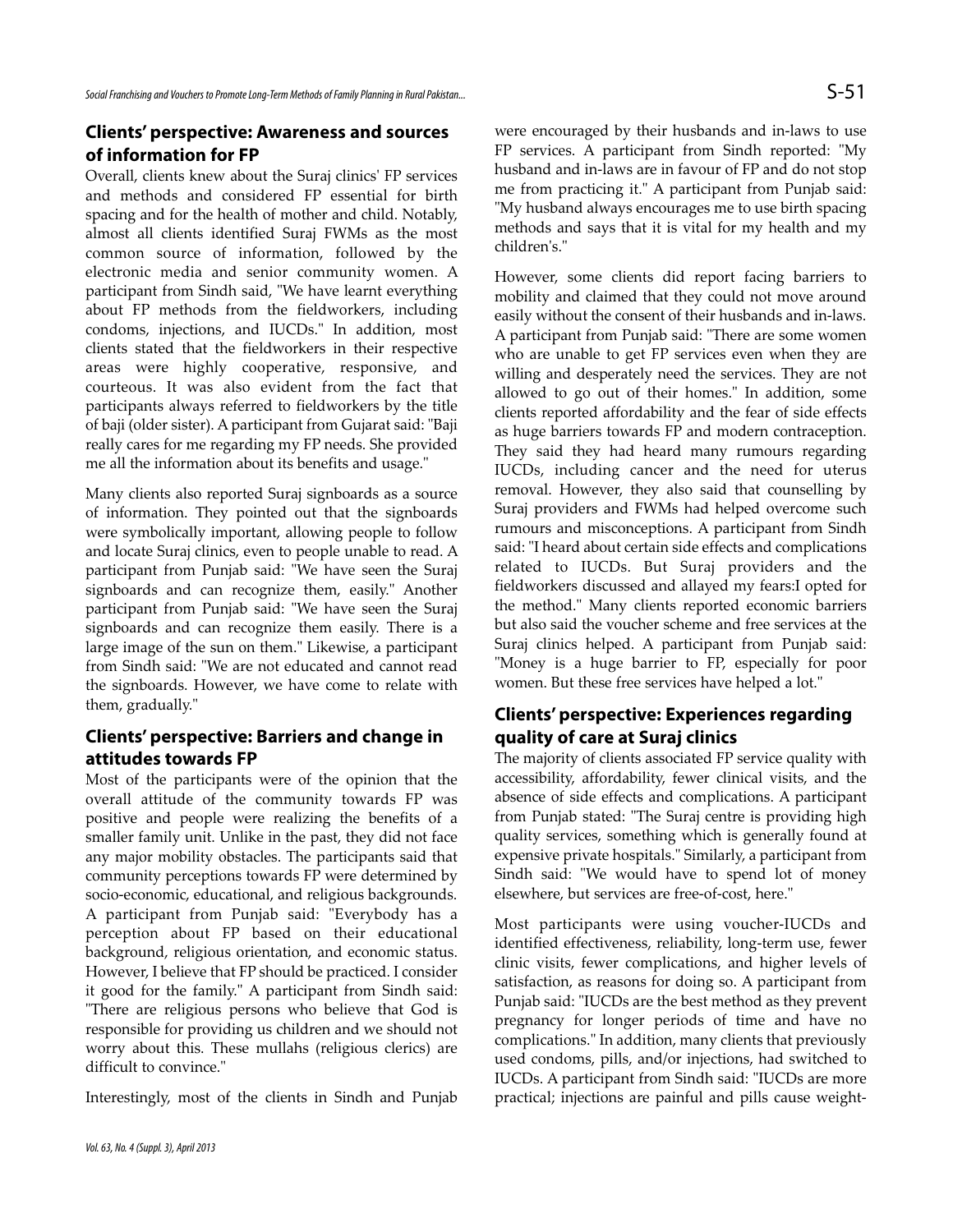gain." Likewise, another participant from Sindh said: "We prefer IUCDs over pills because it is easy to forget to take the pills."

# **Clients' perspective: The role of fieldworkers in increasing knowledge of FP services**

Clients almost unanimously emphasized the role of FWMs as crucial in promoting FP services in their areas, now and in the future. They said fieldworkers' active persuasion, motivation, persistence, and caring attitude influenced and changed their [clients'] attitudes towards FP and modern contraception. A participant from Punjab stated: "We like her attitude; she is good, talks to us very nicely, and gives us suggestions." A participant from Sindh said: "Her persistence is admirable; despite being refused three times, she came again and finally convinced us." Likewise, another from Sindh said: "We like the way she counsels us; she speaks softly and convincingly, and persuaded us to visit the Suraj clinic."

### **Clients' perspective: The voucher scheme**

The majority of participants reported that the voucher scheme was one of the best aspects of Suraj and considered it very important for promoting FP services among poor women in rural areas. A woman from Punjab said: "We used the vouchers and benefited from them, and think the scheme is a good one. It provides the poor an opportunity to avail high-quality FP services." Similarly, another participant from Punjab said: "We are practicing birth spacing thanks to the voucher scheme. We would otherwise have ended up with 12 children to look after." Participants felt that withdrawing the voucher system would ultimately affect contraceptive uptake, particularly the use of IUCDs. A participant from Punjab said: "Without the voucher scheme, I cannot afford IUCD services. I was practicing traditional FP methods before I switched to IUCDs." Similarly, another participant from Punjab said: "My family consented to my use of FP because the service was free." However, a few other clients maintained that IUCDs were effective enough to keep using even if they had to pay for them.

# **Clients' perspective: Suraj model of care next steps**

It is noteworthy that almost all clients from Sindh and Punjab suggested that Suraj clinics provide antenatal care and delivery services alongside FP services. A participant from Punjab said: "I feel that Suraj clinic is the best place for FP services, and I would request you to also build a set-up for women's other health-related issues."

Some participants also suggested that sterilization services should be provided. Still others suggested transport facilities for women from far-flung rural areas who cannot afford transport fares. In addition, almost all Suraj clients suggested the number of Suraj clinics, fieldworkers, and the range of services be increased so as to reach out to the maximum number of women.

#### **Conclusion**

This study presents multiple perspectives and an indepth analysis of a new SF model, Suraj, implemented to meet the long-term contraceptive needs of women in underserved rural areas in Pakistan. As a multidimensional study, it provides some important insights that may prompt new research and reproductive health interventions.

The Suraj intervention had a significant effect on several determinants of contraceptive behaviour, including contraceptive knowledge and FP approval. The intervention increased the proportion of MWRA reporting the use of modern contraceptives and increased the use of IUCDs for birth spacing. Effective counselling by FWMs, improved service quality by trained Suraj providers, and fewer post-IUCD insertion complications reported by clients seem to have enhanced the acceptance and uptake of IUCDs. The voucher scheme was highly appreciated by clients, fieldworkers, and providers. In addition, service quality, awarenessraising efforts, the increasing cost of rearing children, and increasing levels of education were also cited as reasons for the positive change in attitudes towards FP. Overall, participants emphasized the need to integrate antenatal care and delivery services with FP services at Suraj clinics.

Our findings suggest that SF models such as Suraj can effectively improve the acceptance and utilization of long-term and short-term contraceptive methods among poor and underserved women in rural areas. This is especially true when such models are complemented with vouchers, community mobilization, and quality service provision close to people's homes, by trained local providers.

### **Acknowledgements**

The Marie Stopes Society (MSS) implemented this project and led the process. MSS's research, monitoring, and evaluation (RME) departmentanalyzed the data. All authors are fulltime employees at MSS.

#### **Conflict of interest**

There are no conflicts of interest.